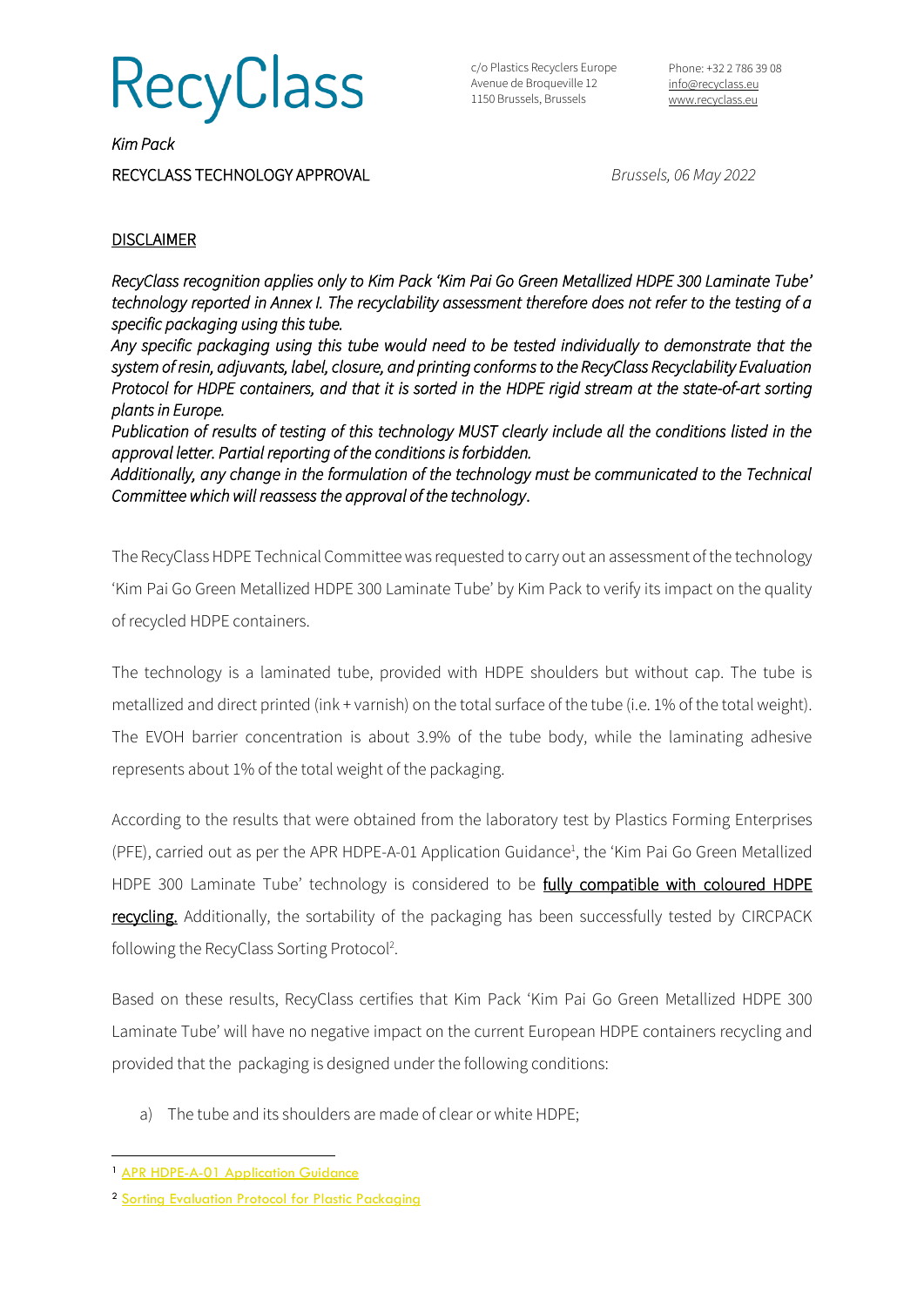- b) The maximum EVOH concentration is below 3.9 % respect to the tube total weight;
- c) EVOH is compatibilized with LDPE tie layers grafted with maleic anhydride, with an EVOH: tie layer ratio lower than 1.5:1;
- d) The density of the finished tube is lower than  $1 g/cm^3$ ;
- e) The laminating adhesive is polyurethane-based and solvent based, and represents less than 1% of the total weight of the tube;
- f) The metallized layer has an optical density of 2.35, or less, representing 0.02wt% or less of the total tube weight;
- g) Ink and varnish combined represent less than 1% by weight of the total tube weight;
- h) No additional printing technology are applied, and in any case, it is the responsibility of the end-user to choose an appropriate combination of inks and printing process to ensure that:
	- i. the inks are non-bleeding;
	- ii. the inks comply with the European Legislation (e.g. Packaging and Packaging Waste Directive on the heavy metal concentration levels) and are EUPIA compliant;
	- iii. direct printing is limited as much as possible (see Annex I);

RecyClass concludes that Kim Pack 'Kim Pai Go Green Metallized HDPE 300 Laminate Tube' as per current market conditions and knowledge, is fully compatible with the existing European industrial recycling processes for coloured HDPE containers. Indeed, the recycled plastic generated after the recycling process was successfully tested in high-value application such as HDPE bottles up to 25% concentration<sup>3</sup>.

Similar executions of 'Kim Pai Go Green Metallized HDPE 300 Laminate Tube' technology with the only modification of artworks would not have to be tested again as long as the direct printing decoration amount and the components proportion remain the same.

## It should be noteworthy that the use of PE cap remains the favoured option in the case of HDPE tubes, in order not to reduce the quality of recycled plastic generated by the tube.

*About*

<sup>3</sup> [APR HDPE-A-01 Application Guidance](https://plasticsrecycling.org/hdpe-test-methods)



c/o Plastics Recyclers Europe Avenue de Broqueville 12 1150 Brussels, Brussels

Phone : +32 2 786 39 08 info[@recyclass.eu](mailto:recyclass@plasticsrecyclers.eu) www.recyclass.eu

RecyClass is a comprehensive cross-industry initiative that works to advance plastic packaging recyclability and to establish a harmonized approach towards recycled content calculation and traceability in Europe. Activities within RecyClass include the development of Recyclability Evaluation Protocols and scientific testing of innovative materials which serve as the base for the Design for Recycling guidelines and the free online tool. RecyClass offers Recyclability Certifications and Recycled Content Traceability Certification for plastic packaging. Contact: